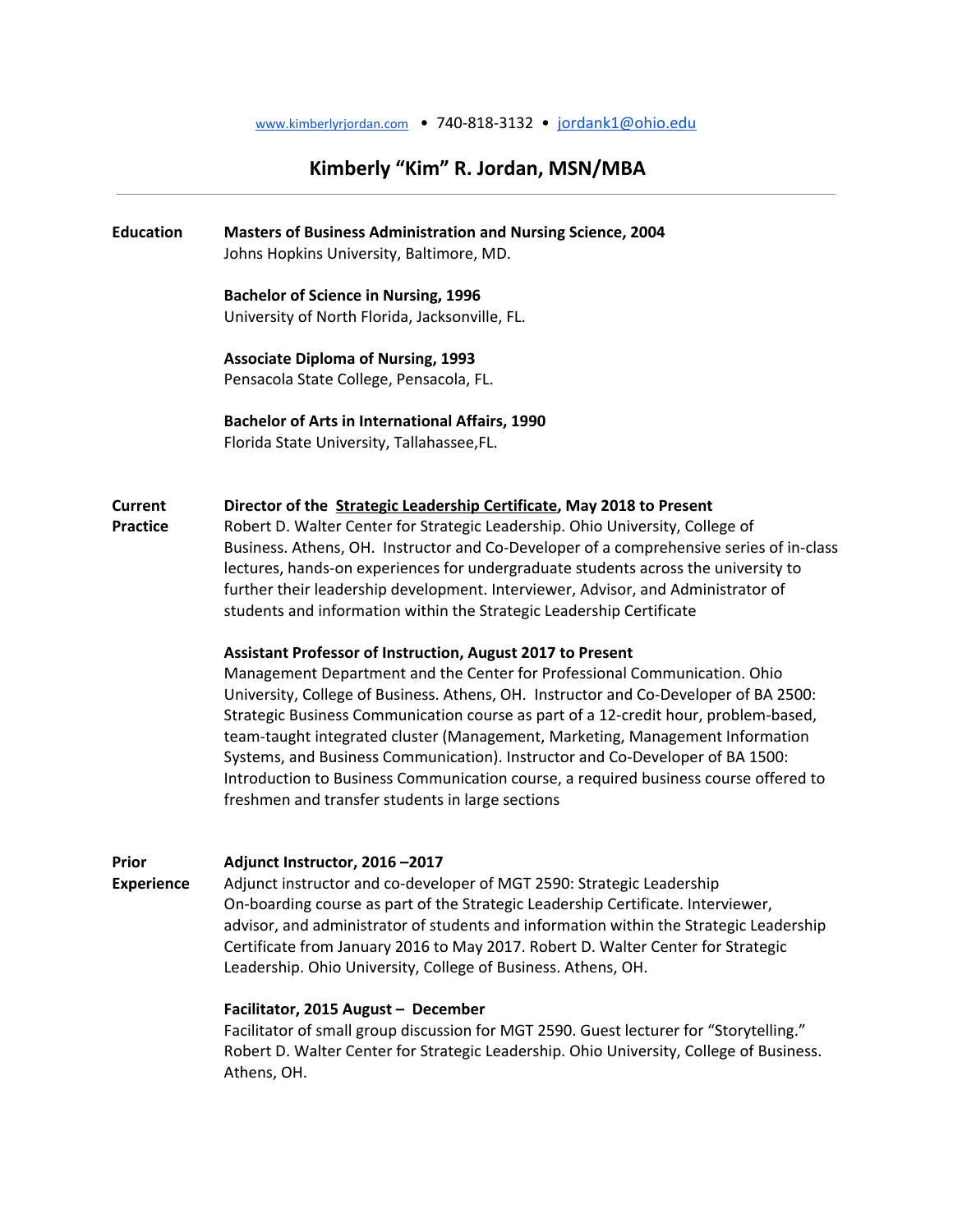# Grader, 2015, August to December

Grader for online Graduate Program/CIBED for MGT 6425 Leadership and Organizational Change from August 2015 to December 2015. Ohio University, College of Business. Management Department. Athens, OH.

# English Teacher, 2007-2012

Taught English as a second language in Kamakura, Japan, to children and adults.

# Clinical Instructor, 2005 –2007

Clinical instructor at The George Washington University Hospital from August 2005 to May 2007 for George Mason University, Fairfax, VA.

# Clinical Instructor, 2006 –2007

Clinical instructor at The George Washington University Hospital from August 2006 to May 2007 for Catholic University, Washington, DC

# Clinical Instructor, 2006, August to December

Clinical instructor at The Children's Hospital from August 2006 to December 2006. Montgomery College, Montgomery, MD.

# Staff RN, Shift Charge Nurse, and Case Manager, 2001 – 2007

Staff RN, Shift Charge Nurse, and Case Manager Full-time and Part-tim from August 2001

to May 2007. George Washington University Hospital, Washington, D.C.

## RN Case Manager, 2001 – 2003

Served as a registered nurse case manager from November 2001 to December 2003 in both the Maryland and D.C. offices. AMERIGROUP, Linthicum, MD and Washington, D.C.

# Health Benefits Advisor, 1998 – 2000

Served as the only Health Benefits Advisor for the United States Navy, Naval Support Activity Bahrain (Middle East) from July 1998 to June 2000. Assisted United States Navy detachments and ships with obtaining health care services and hospitalizations in Bahrain and Dubai locations. Set up contracts, conducted onsite visits, and set up processes for payments for \$5,000,000 budget.

## RN Staff Nurse, 1996 – 1998

Served as a registered staff nurse from July 1996 to June 1998. Harrison Hospital, Bremerton, WA.

# RN Staff Nurse, 1994 – 1998

Served as a registered staff nurse from July 1994 to June 1998 Trauma-Surgical Step-Down Unit for a Level 1 trauma hospital. University Medical Center, Jacksonville, FL.

# Teaching MGT 2590: Strategic Leadership On-boarding, 2016 to Present

**Experience** This course enables students to develop the perspective, skills, and techniques to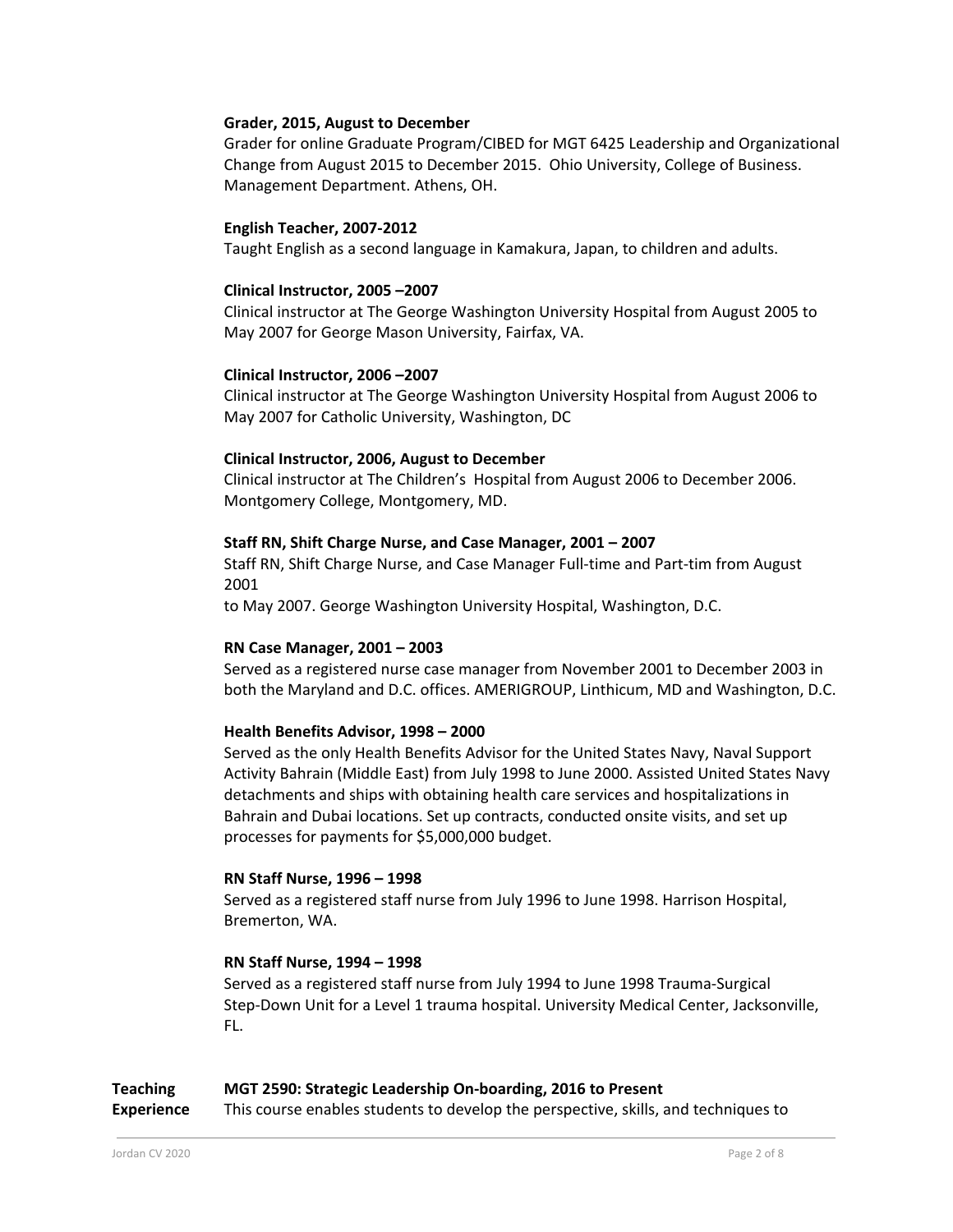put strategic leadership into practice. It draws on the broad concepts of strategic leadership of knowing business or industry from multiple perspectives; demonstrating agility or cognitive flexibility to set and achieve goals; mobilizing leadership of self and others through collaboration, communication, and teamwork; and executing analysis to competitively drive results to create a viable future through research, reading, discussion, reflection, and experiential learning. Learning will occur through writing, lectures, readings, case studies, video cases, self-assessments, and presentation of a team project. Ohio University, College of Business. Management Department.

# BA 2500: Strategic Business Communication, 2017 to Present

This course examines the various skills essential to written, verbal, and team communication success. Participants should find the experience helpful in preparing them to work effectively as communicators and as members of work groups or teams managed by others. It provides a foundation for life-long learning about strategic business communication in organizations and operates as part of the Integrated Business Cluster.

## BA 1500: Introduction to Business Communication, 2017-2018

This course introduces the fundamentals of written business communication with a focus on credibility, effective business messages, persuasion and style and design. It includes an overview of APA style for including research in documents for the College of Business. It utilizes the McGraw Hill Connect ebook assignments and operates as part of the Copeland Core.

## Publications

Tucker, M. L., Pueschel, A., Uzuegbunam, I., Jordan, K., and Meek, S. (2020). Change is happening at hyper speed: Is management education keeping up? This paper was presented at the Center for Scholastic Inquiry Academic, Behavioral Sciences & Business Research Conference in Charleston, Spring 2020.

Jordan, Kim, Meek, S., Pueschel, A., and Tucker, M. (2020, January). "Story Tactics for Leaders: Select, Sharpen, and Shape before Sharing." The International Journal of Interdisciplinary Organizational Studies.

Meek, Shawnee, Pueschel, A., and Jordan, K.. (2018). "Introducing Business Communication Students to the Power of Positivity: Providing One Approach." Journal of Instructional Pedagogies.

David Boss, Janna Chimeli, Kimberly Jordan, Andrew Pueschel, Tim Reynolds, Phillip Taylor, Amy Taylor Bianco. 2018, November. Peer Reviewed: "A model for strategic leadership development: Turning action into impact." Applied Business and Entrepreneurship Association International (ABEAI) conference in Waikoloa, Hawaii. Janna Chimeli made the trip on November 14, 2018 to represent the other contributors to the paper: David Boss, Janna Chimeli, Kimberly Jordan, Andrew Pueschel, Tim Reynolds, Phillip Taylor, Amy Taylor Bianco. Waikoloa, HI.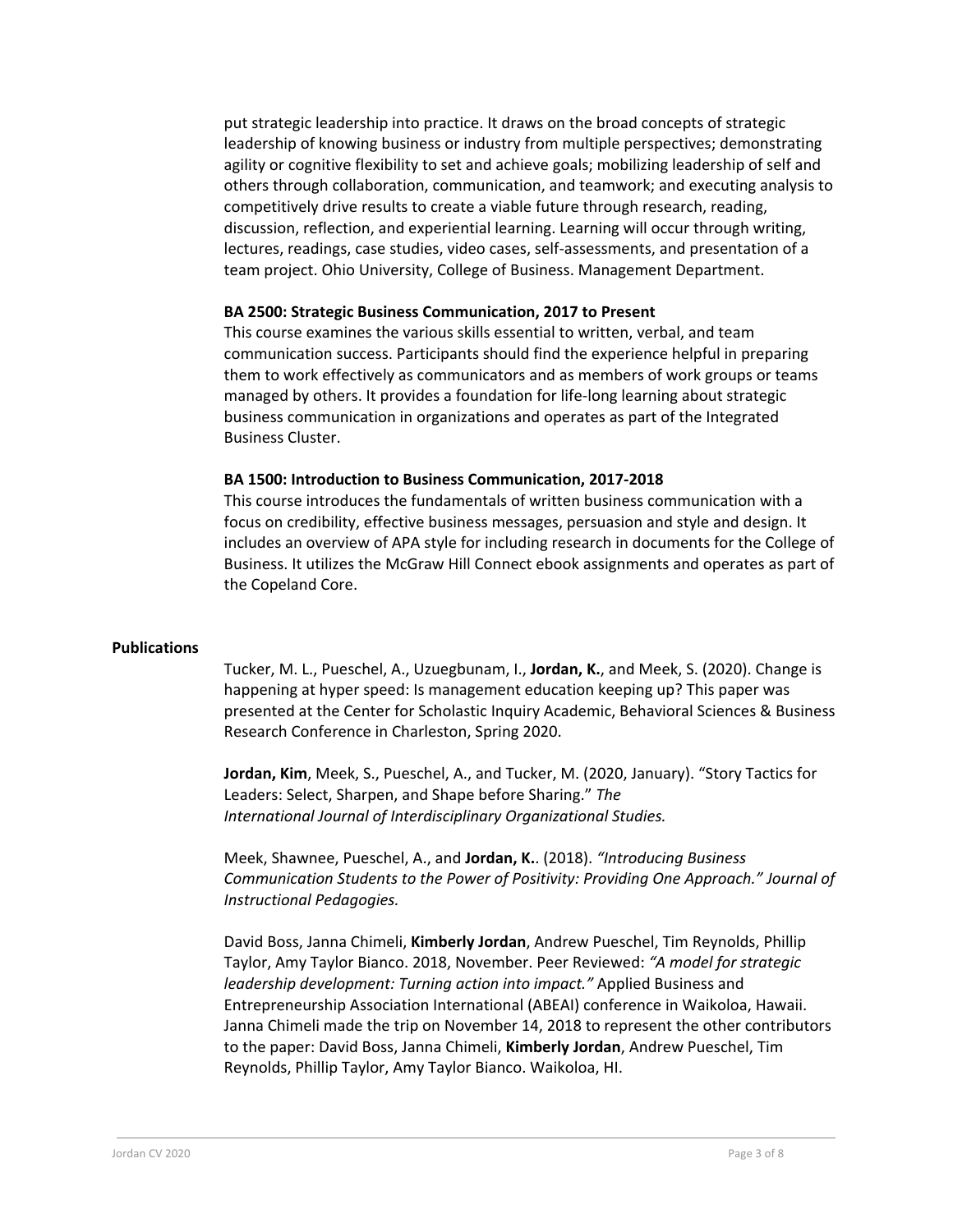Presentations Jordan, Kim. (2019, October 23-26). Presented: "Resilience Story" and "My Favorite Assignment: Memorable Verbal Communication." Association for Business Communication 84th Annual International Conference. Detroit, MI.

> Jordan, K. and Pueschel, A. (2019, February 21–22). Presented: "Storytelling Workshop: Maximizing Strategic Leadership." 19th International Conference on Knowledge, Culture, and Change in Organizations: The New Story of Organizing. University of British Columbia, Robson Square. Vancouver, Canada.

Jordan, Kim. (2018, June). Presented: "The Understanding Chain: Creating effective messages from Presentations classic stories for various audience"s." Management & Organizational Behavior Teaching Society (MOBTS) conference. Coastal Carolina University, SC.

Jordan, K. and Ashley Metcalf. (2017, August 18). Presented: A Failure to Communicate: Preparation and Practice for Constructive Dialogue in Health Care. OHIO MBA Professional Development Workshop in partnership with the Robert D. Walter Center for Strategic Leadership.

Taylor-Bianco, A., Jordan, K., Pueschel, A. (2017, June). Presented: A Strategic Leadership Model. Organizational and Behavioral Teaching Society (OBTS) conference. Providence College, RI.

Jordan, K. and Ashley Metcalf. (2017, April 22). Presented: Lean Hospitals: Creating Value through Process Improvement. OHIO MBA Professional Development Workshop in partnership with the Robert D. Walter Center for Strategic Leadership.

Media Baxstrom, Emily. (2018, November). "Increasing engagement and infusing positivity into the classroom." Ohio University Instructional Innovation Stories. https://www.ohio.edu/instructional-innovation/stories/showcase/increasing-engageme nt.html

> Jordan, K. (2018). Film Role: Narcotic Anonymous Leader. The Turn Out. Directed by Pearl Gluck. https://www.imdb.com/title/tt3914328/

Jordan, K. (2016, October). "The Value of Reflective Writing." Robert D. Walter Center for Strategic Leadership blog. https://ouwaltercenter.wordpress.com/2016/10/18/the-value-of-reflective-writing/

Jordan, Kim. (2014). "The One-Straw Revolution." Alimentum Journal. http://www.alimentumjournal.com/review-of-one-straw-revolution#.VctoQ3ijDgF.

Jordan, Kim. (2012, Fall). "A Taste of Paris." Ohio Today. https://www.ohio.edu/compass/stories/12-13/11/Ohio-Today-2012.cfm.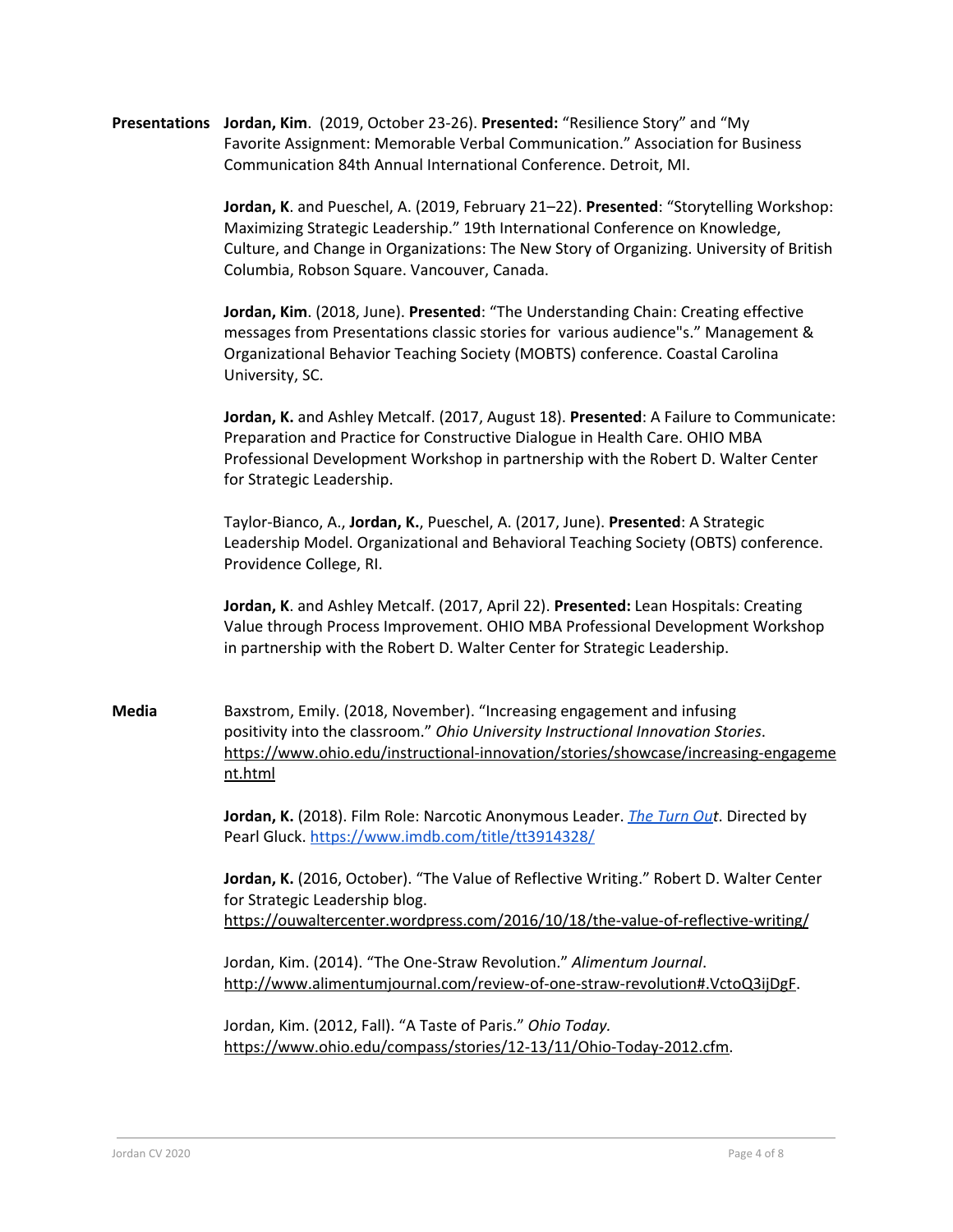| Honors/       | Outstanding Team of the Year: Mary Tucker, Ike Uzuegbunam, Andrew Pueschel, |
|---------------|-----------------------------------------------------------------------------|
| <b>Awards</b> | Shawnee Meek, and Kim Jordan. (2019). Ohio University, College of Business. |
|               | Management Department, Athens, OH.                                          |

Outstanding Team of the Year: Strategic Leadership Development: Amy Taylor-Bianco, David Boss, Janna Chimeli, Kimberly Jordan, Andrew Pueschel, and Tim Reynolds. (2018). Ohio University, College of Business. Management Department. Athens, OH.

Outstanding Team of the Year. (2017). Ohio University, College of Business. Management Department. Athens, OH.

Faculty Newsmaker Award. (2017). Ohio University, College of Business. Athens, OH.

Teaching Commendation Letter. (2017, March). Robert D. Walter Center for Strategic Leadership.

Conferences Association for Business Communication 84th Annual International Conference. (2019, October 23-26). Presented: Resilience Story and My Favorite Assignment. Detroit, MI.

> Positive Business Conference. (2019, May 9-10). Attended. University of Michigan, Ann Arbor, MI.

> 19th International Conference on Knowledge, Culture, and Change in Organizations: The New Story of Organizing. (2019, February 21-22). Presented: Storytelling Workshop: Maximizing Strategic Leadership. UBC Robson Square, Vancouver, Canada.

Management & Organizational Behavior Teaching Society (MOBTS) conference. (2018, June). Presented: "The Understanding Chain: Creating effective messages from Presentations classic stories for various audiences." Coastal Carolina University, SC.

Organizational and Behavioral Teaching Society (OBTS) conference. (2017, June). Presented: Taylor-Bianco, A., Jordan, K., Pueschel, A. A Strategic Leadership Model. Providence College, RI.

Guest Jordan, K., (2017, February). Difficult Conversation. Select Leaders. Lectures Athens, OH.

Member Association for Business Communication. (2017 to Present). Management & Organizational Behavior Teaching Society. 2017 to Present. The Association to Advance Collegiate Schools of Business. 2017 to 2018.

Licensure Florida Registered Nurse License #2799802, Ohio eligible.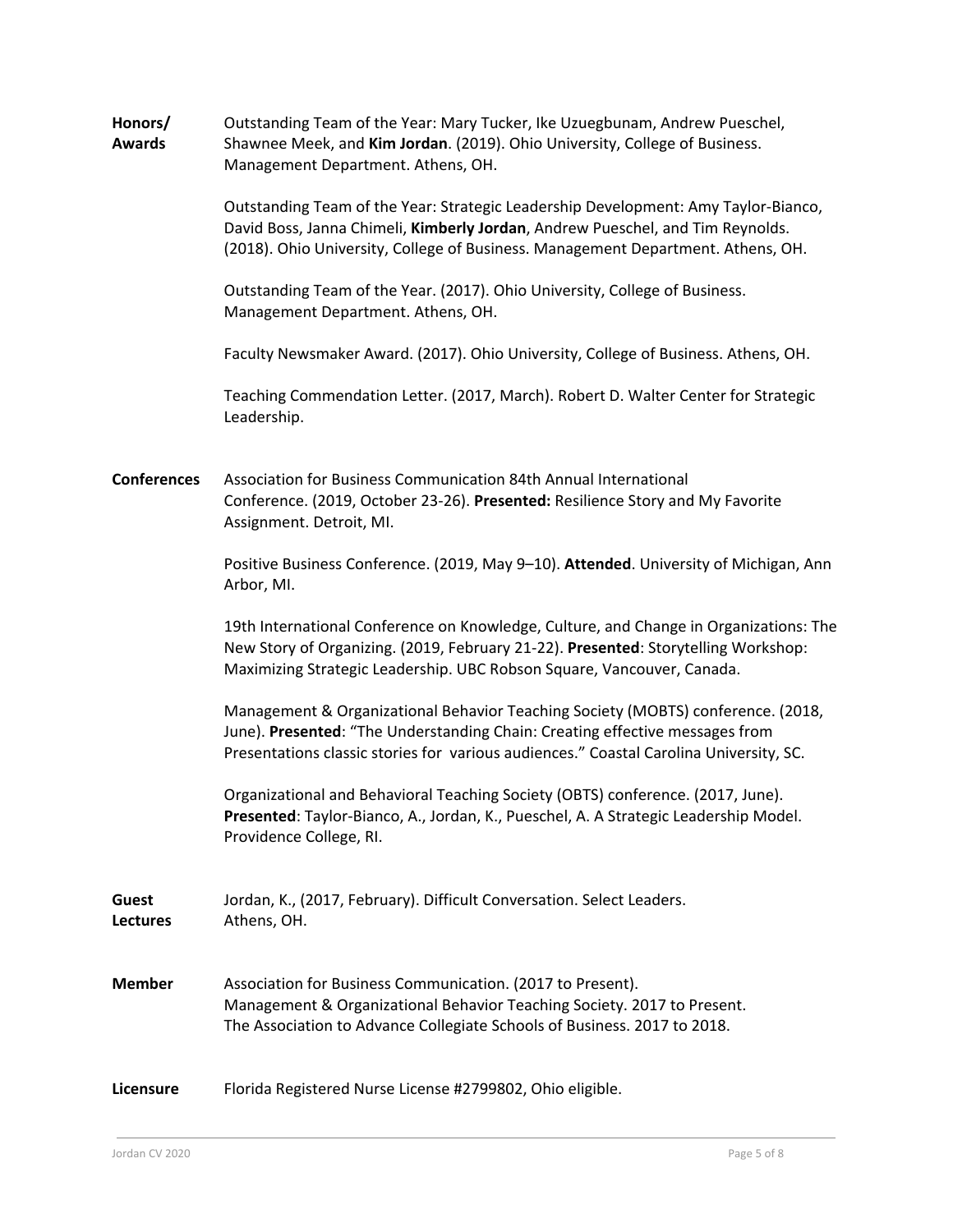Certificate Certificate in Applied Positive Psychology Coaching, August 2019. Certificate in Applied Positive Psychology CAPP 61 DC, March 2019

Training/ Facilitating Student Career Development – Faculty Learning Community. 2019, Development spring. Facilitators: Imants Jaunarajs, Lindsey Ward, Gabriela Castaneda-Gleason, Amanda Cox. Career & Leadership Development Center. Ohio University, Athens, OH.

> Coaching Workshop. 2019, October 22. Association for Business Communication 84th Annual International Conference. Detroit, MI.

Certificate for Applied Positive Psychology Coach. 2019, April – August. Completed 64 hours of training in the theory, skill, and practice of evidenced based coaching from April 1 to August 29, 2019. Received Certificate for Applied Positive Psychology Coach August 29, 2019. The Flourishing Center. New York, NY.

Own the Room CORE: Base + Ascent Speaker Training. 2019, May 7 – 8. Montclair, NJ.

Certificate in Applied Positive Psychology. 2018 – 2019. Completed over 120 training hours between August 2018 and March 2019. Received Certificate in Applied Positive Psychology March 31, 2019. The Flourishing Center. CAPP61. Washington, D.C.

Early Educator Institute. 2018, June. Management & Organizational Behavior Teaching Society (MOBTS) conference. Coastal Carolina University. Conway, SC.

Reflective Practice – Faculty Learning Community. 2017 –2018. Facilitators: Tim Vickers and Emmanuel Jean-Francois, The Center for Teaching & Learning in the Office of Instructional Innovation. Ohio University. Athens, OH.

New Faculty Learning Community. 2017. Facilitator: Raymond Frost. Ohio University. Athens, OH.

Early Educator Institute, 2017, June. Organizational Behavior Teaching Society (OBTS) conference. Providence College. Providence, RI.

Curriculum Development Series: Project Based Experiential Learning. 2017, May. AACSB Workshop Training. Columbus, OH.

Cultural Intelligence/Diversity Training. 2017. Ohio University, College of Business. Athens, OH.

Speak as well as you Think: Train the Trainer. 2016, July. Vautier Communications. John Vautier, Trainer. Ohio University, College of Business. Athens, OH.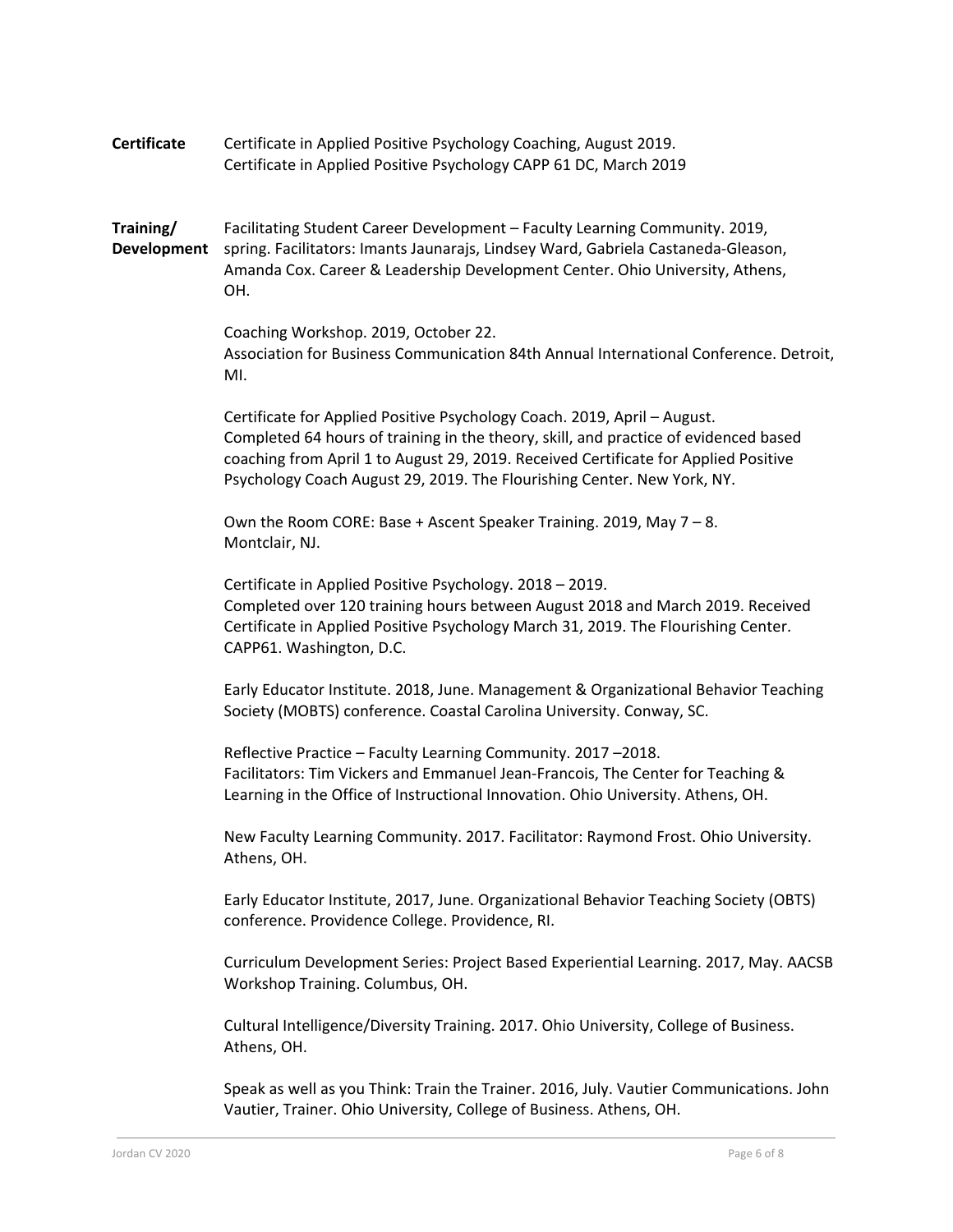|                  | Crucial Conversations Training. 2016, January. VitalSmarts. Columbus,<br>OH.                                                                                                                                                                                                                     |
|------------------|--------------------------------------------------------------------------------------------------------------------------------------------------------------------------------------------------------------------------------------------------------------------------------------------------|
|                  | Design Studio for Blended and Online Courses. 2016, May. Ohio University. Athens, OH.                                                                                                                                                                                                            |
| <b>Research</b>  | Strategic Leadership Engagement Study, IRB. 2017.<br>Robert D. Walter Center for Strategic Leadership. Ohio University, College of Business.<br>Athens, OH.                                                                                                                                      |
| <b>Service</b>   | Director, Strategic Leadership Certificate Program. 2018 - Present.<br>Robert D. Walter Center for Strategic Leadership. Ohio University, College of Business.<br>Athens, OH.                                                                                                                    |
|                  | Strategic Leadership Challenge. 2019, November 13.<br>Robert D. Walter Center for Strategic Leadership. Ohio University, College of<br>Business. Athens, OH.                                                                                                                                     |
|                  | Ohio Valley - Collegiate Leadership Competition. 2019, April 12 - 13. Team of Volunteer<br>undergraduates. Coached team over 10 weeks for 1.5 hours per session.<br>Placed top five of 9 competing teams. Miami University. Oxford, OH.                                                          |
|                  | First Annual Strategic Leadership Challenge. 2018, November 28.<br>Robert D. Walter Center for Strategic Leadership. Ohio University, College of<br>Business. Athens, OH.                                                                                                                        |
|                  | Interviewer, Strategic Leadership Certificate Program. 2016 - 2018.<br>Robert D. Walter Center for Strategic Leadership. Ohio University, College of Business.<br>Athens, OH.                                                                                                                    |
|                  | Department of Management Student Success Task Force. 2018 - 2019.<br>Led by Dr. Mary Tucker under the direction of Dr. Pittaway to discover best practices in<br>redeveloping the Management Major. Co-write report. Ohio University, College of<br>Business. Management Department. Athens, OH. |
| <b>Community</b> | Debate Coach, 2019 - Present<br>Service Approved by Athens City School District Board of Education to serve as the<br>volunteer debate coach on October 30, 2019, Athens High School Speech and Debate<br>Team. Athens, OH.                                                                      |
|                  | Deacon, 2013 - Present<br>Connect and communicate with church members as needed. Assist families with<br>funerals and other services as needed. First Presbyterian Church of Athens. Athens, OH.                                                                                                 |
|                  | Member PTO, 2012 - 2017                                                                                                                                                                                                                                                                          |